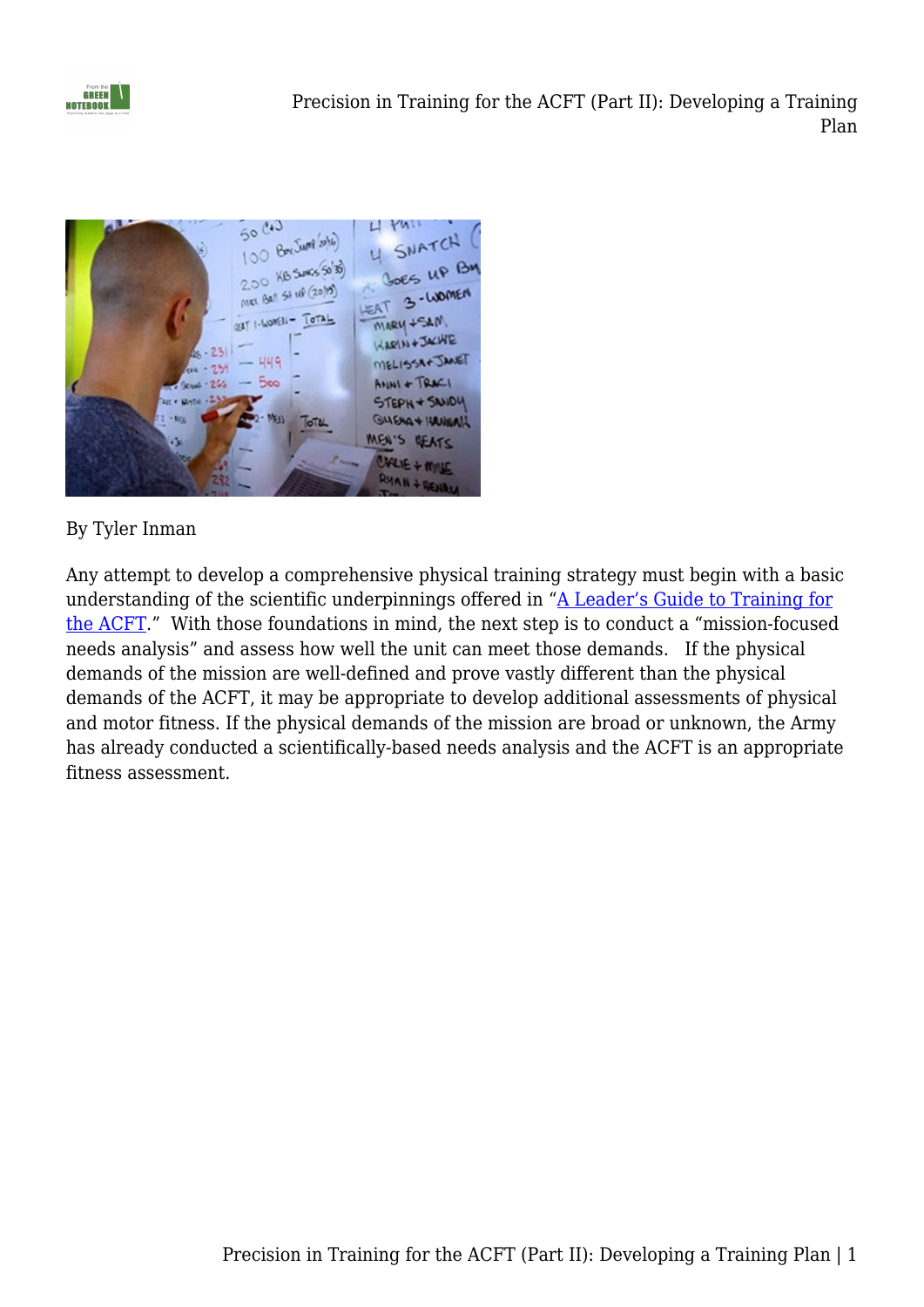

Precision in Training for the ACFT (Part II): Developing a Training Plan



Figure 1: Representative Individual or Unit Average Performance.

Figure 1 is a graphic depiction of ACFT results that could represent an individual performance or unit averages. Visualizing the results in this manner may assist in determining the focus of a comprehensive training program. In this example, performance in the leg tuck event indicates that trunk strength and/or stability is significantly lacking. This weakness in the kinetic chain not only impacted leg tuck performance, but poor trunk stability likely contributed to weak deadlift and power throw performances as well. When compared to 2 mile run performance, sprint-drag-carry scores indicate a less-developed anaerobic energy system. Given this insight, this Soldier or unit should focus on stabilizing the trunk and increasing anaerobic endurance.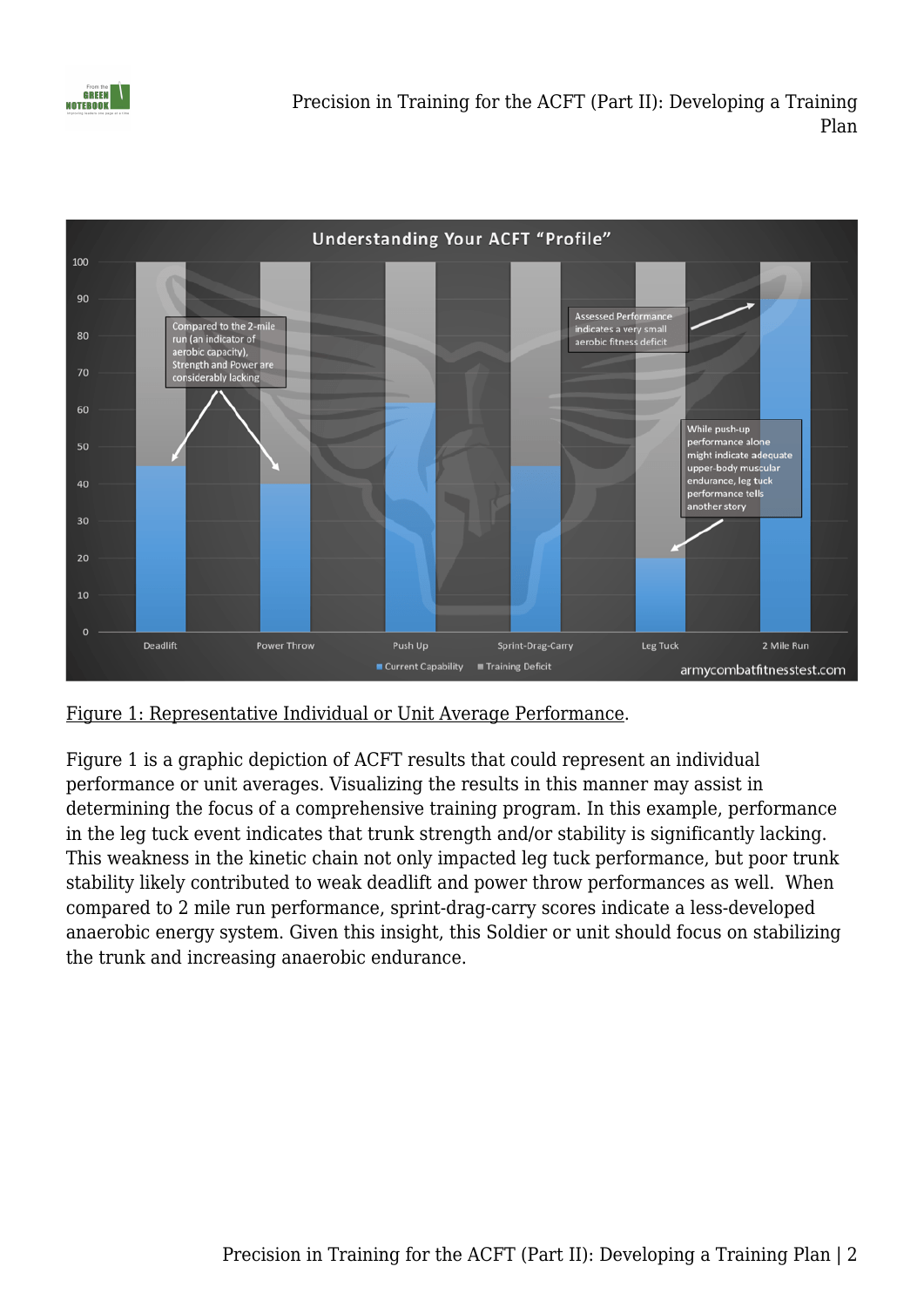



A comprehensive program should:

- 1. Consider the "groove, stabilize, increase, build, and develop $[1]$ " model as training progresses through each of the fundamental movement patterns.
- 2. Appropriately load each pattern according to an individual's readiness as determined by an iterative PMCS process.
- 3. Develop the [components of fitness](https://www.armycombatfitnesstest.com/specificity) (aerobic and anaerobic endurance; muscular strength and endurance) according to the specific needs of the Soldier via stressing the appropriate energy systems and physiological mechanisms frequently enough to elicit an adaptation.
- 4. Generally, progress from prescriptions of high volumes and low intensities to prescriptions of low volumes and high intensities.
- 5. Intelligently sequence activities for a single training day. Elements of motor fitness are generally practiced first; precision should be maintained throughout.
	- 1. Warm-up: general to specific; less to more dynamic
	- 2. Agility, coordination, balance
	- 3. Power
	- 4. Strength
	- 5. Muscular endurance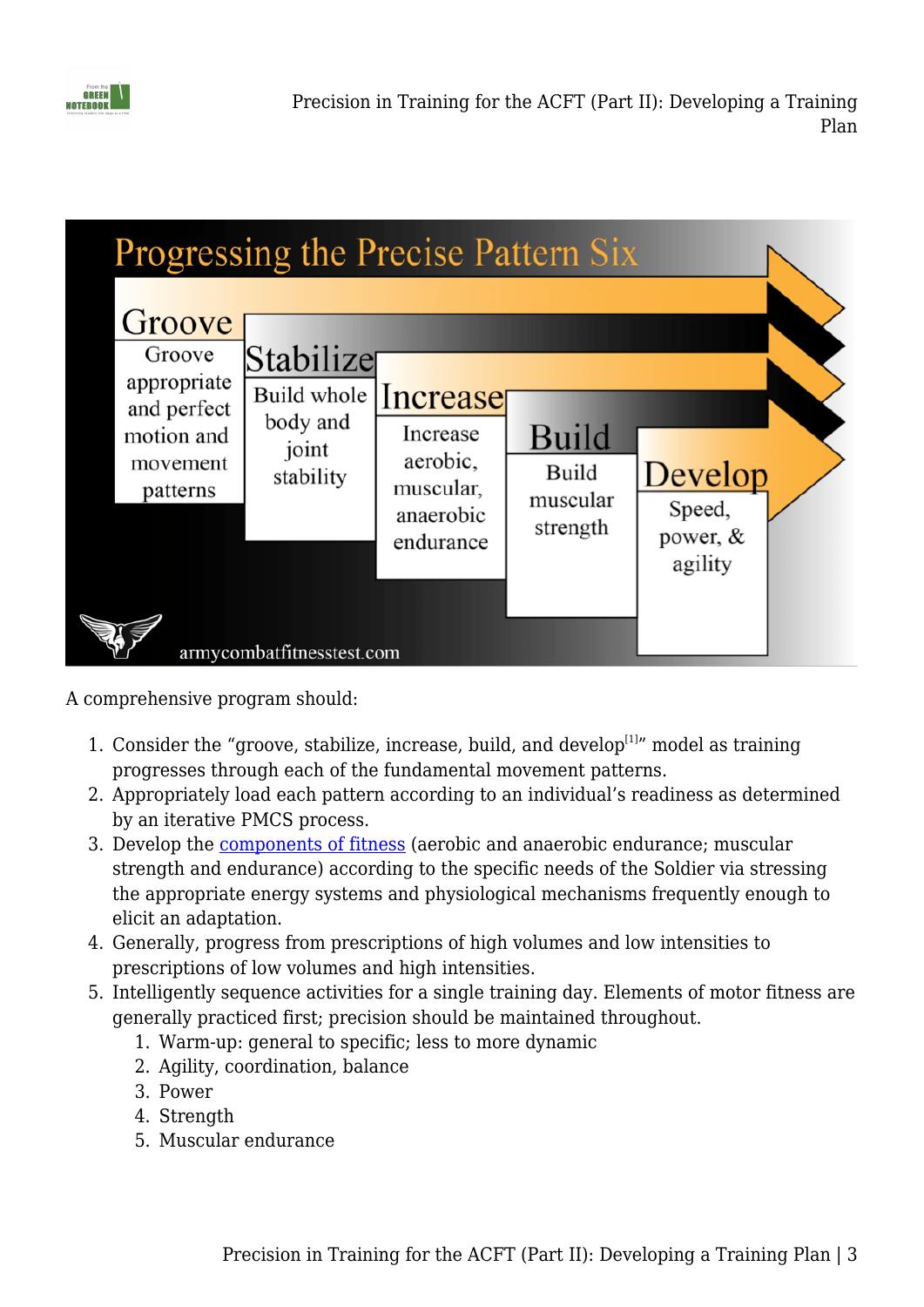

- 6. Energy system development
	- 1. Anaerobic endurance
	- 2. Aerobic endurance

The Army's Holistic Health and Fitness (H2F) vision includes important *initiatives* like integrating physical therapists, strength and conditioning coaches, and nutritionists at the battalion level. While these additions appear imminent for some units, it may be several years before the Army implements a broader solution. In either case, unit fitness will remain the primary responsibility of the small-unit leader. Leaders should consider the new requirements of the ACFT a call to action and approach this event like any other wellplanned training: assess, plan, prepare, execute, and repeat. The models offered in this article are not a comprehensive solution, but they may serve as a guide as junior leaders develop their own innovative techniques to train Soldiers like warrior-athletes.

## **Sample Week of Training. Focus: Trunk Stability and Anaerobic Endurance**

*\* This is not an introductory week of physical training and not intended for beginners. Instead, it is intended to demonstrate how training should be sequenced within a single day, and how the various components of fitness can be addressed during a single week.*

### Monday – Hinge & Horizontal Pull

**Warmup.** 3 rounds of: banded RDL (10 reps); knee-hug lunge-twist (10m); static inch worm (5 reps)

**Develop.** 3 sets of: hip extension (15 reps) + ring row (10-12 reps)

**Run Specific Warmup**. 10m A-march, 10m hi-knees, 10m A-skip, 1x400m run @ 50%, 1x400m run @ 75%

**Anaerobic Interval Training**. 6x400m repeats @ 90% of max effort (1:4 work to rest ratio)

**Cool-down.** 5-10 minute jog or bike

### Tuesday – Squat & Vertical Push

**Warmup.** 3 rounds of: spiderman crawl w/ elbow drop (10m); shoulder pass thrus w/ PVC pipe (10 reps); scap depressions (10 reps); then: 3 rounds of Cindy (5 pull-ups, 10 push-ups,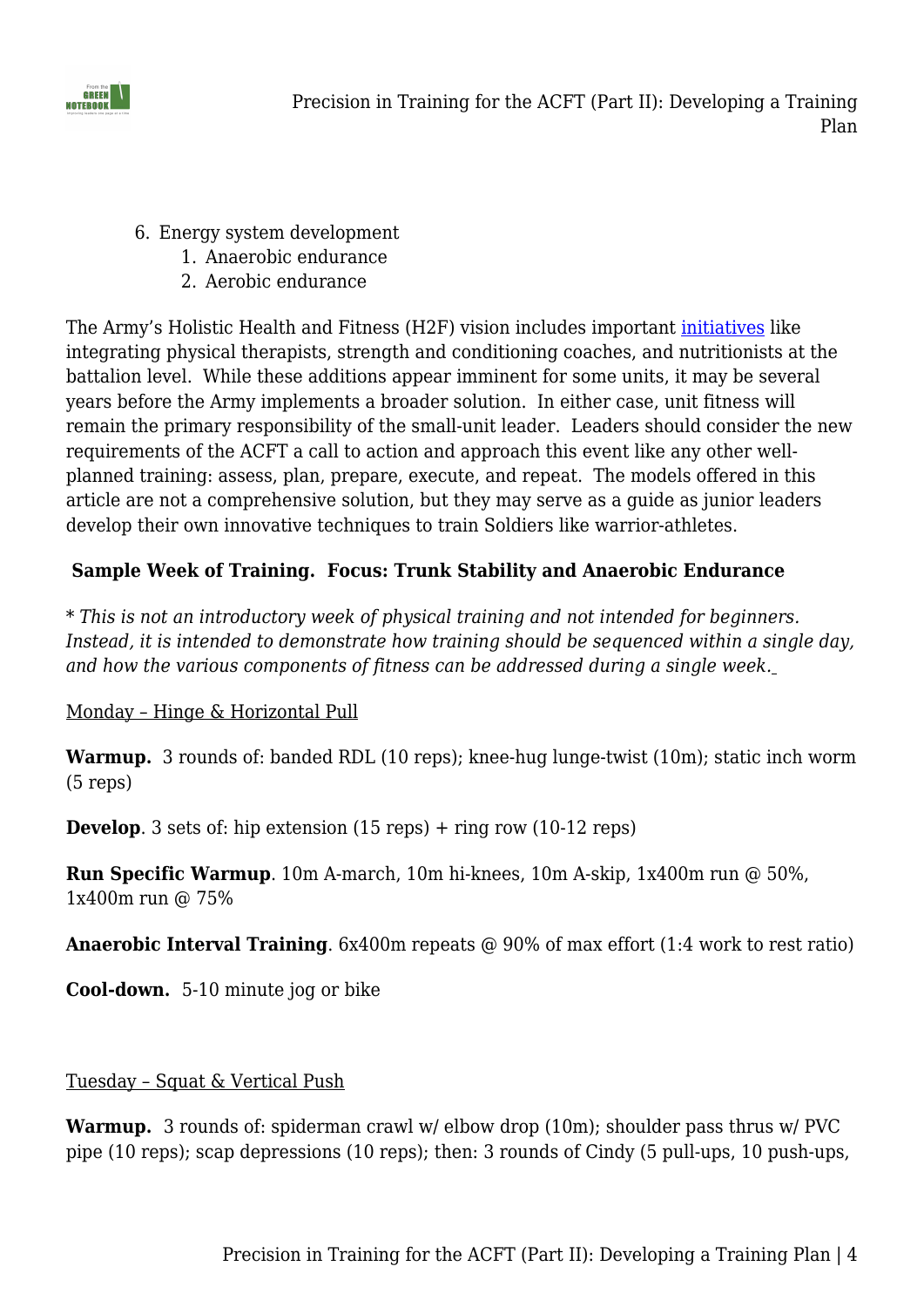

15 squats).

**Power.** 5 x single broad jumps; 3 x 15-20lb reverse medicine ball toss

3 x double broad jump (w/ pause); 3 x 15-20lb reverse medicine ball toss

5 x triple broad jump (no pause); 3 x 15-20lb reverse medicine ball toss

**Groove.**3 sets of: 15 goblet squats + 15 standing DB/KB shoulder press

**Stabilize & Increase.** 6 rounds for time:

Single arm farmer's carry 20m right arm

Single arm farmer's carry 20m left arm

80m shuttle sprint (sprint 40m to start line and 40m back to KB/DB)

#### Wednesday – Lunge & Vertical Pull

**Warmup.** 3 rounds of: 30 sec deadbug hold, 30 sec contralateral deadbug; cossack squats (5RT/5LT); glute bridge (10 reps w/3 sec hold at top of each rep).

**Groove.** 3 sets of: plate overhead walking lunge (20m)

Then, accumulate 25 pull-ups (as few sets as possible; if you can do this in 2 sets or less, accumulate 40 pull-ups)

**Increase.** Aerobic endurance training - 20 minute bike, run, row, versa-climber or stairs @ 60-65% max heart rate (talk-test)

Thursday – Move Under Load

**Warmup.** 3 rounds of: knee-hug lunge-twist (10m); static inch worm (5 reps); pillar hold w/ hand reach (5RT/5LT)

**Stabilize & Increase.** Ruck 4 miles (15 min/mile)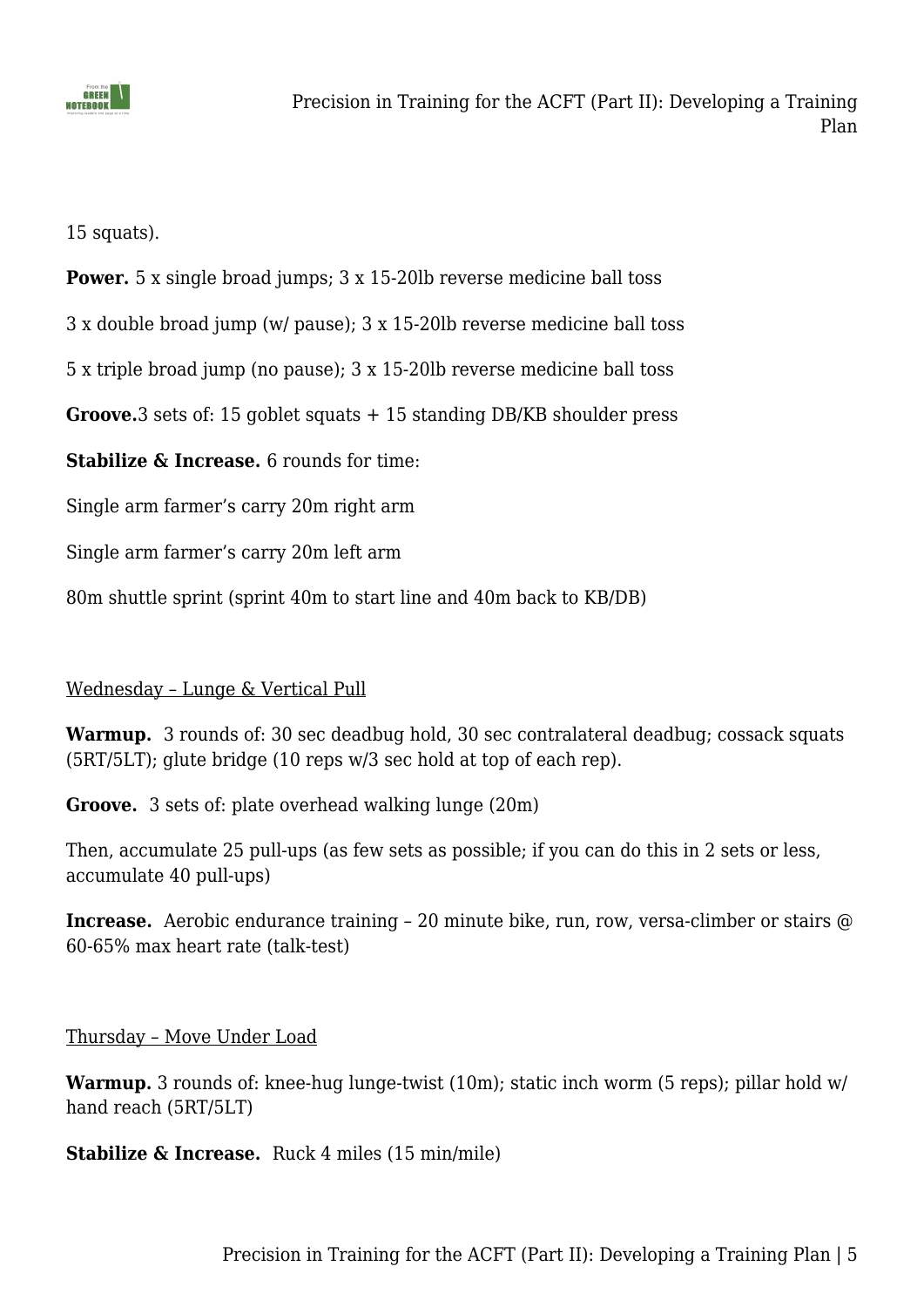

#### Friday – Hinge & Horizontal Push

**Warmup.**3 rounds of: air squat (15 reps); lunge w/ jump switch (5RT/5LT); captain morgans (5RT/5LT)

**Groove & Increase.** As many repetitions as possible in 7 sets of:

KB Swing – 15 seconds

Rest – 15 seconds

HRPU – 15 seconds

Rest 15 seconds

**Run Specific Warmup**. 10m A-March, 10m hi-knees, 10m A-skip, 1x400m run @ 50%, 1x400m run @ 75%

**Anaerobic Interval Training.** 8 Sets of: 30:60s (30 second run + 60 second walk)

**Cool-down.** 5-10 minute jog or bike

*CPT Tyler Inman is an Army Infantry officer and current instructor in the West Point Department of Physical Education. He has a Masters in Kinesiology and is a Certified Strength and Conditioning Specialist (CSCS) and Tactical Strength and Conditioning Facilitator (TSAC-F) through the NSCA. He's passionate about physical readiness training, leader development, and getting better everyday. His website, [Training For 600](http://armycombatfitnesstest.com/), is dedicated to providing Army leaders with actionable tools, techniques, and strategies for improving performance. You can connect with Tyler on Facebook: @TF600acft, Twitter: @TrainingFor600*

 $[1]$ McGill, Stuart. "Core training: Evidence translating to better performance and injury prevention." *Strength & Conditioning Journal*32, no. 3 (2010): 33-46.